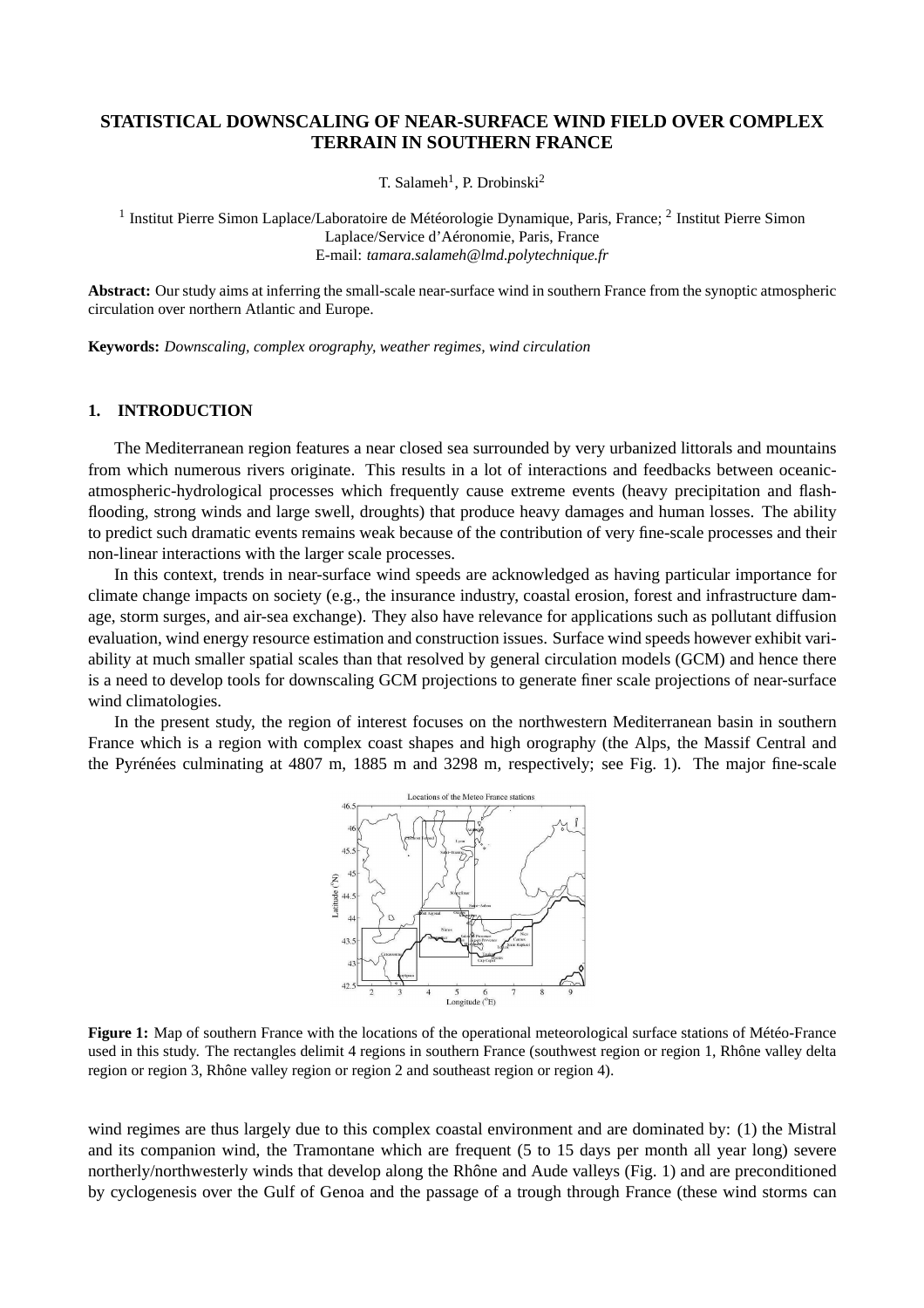cause severe damage to farm plantations, hazardous conditions for aeronautics and ship, increase forest fire risks in the region and are one of the primary causes of storms over the Mediterranean; e.g. Drobinski et al., 2005); (2) the breezes during summer (the sea/land-breeze impacts on air quality in the region; see Drobinski et al., 2007 for a review); and (3) the onshore winds during fall season (causing frequent intense precipitations and flash-flooding in the Cévenes region; e.g. Ducrocq et al., 2002).

If during summer, the Mediterranean climate system is relatively isolated, during other periods teleconnections are more important (e.g. Dünkeloh and Jacobeit, 2003). The aim of the present study is thus to identify during winter, the possible relation between the dominant fine-scale patterns of near-surface winds with large-scale weather regimes characterizing the typical large-scale atmospheric circulation in the northern and meridional European area.

## **2. WEATHER REGIMES TO LOCAL CIRCULATIONS**

Large-scale atmospheric circulations during winter (from November to March) are classified into four weather regimes following commonly used techniques consisting in clustering the 500-hPa geopotential heights from the ERA-40 reanalyses (horizontal resolution 1<sup>°</sup>) (e.g. Cheng and Wallace, 1991; Plaut and Simonnet, 2001). The choice of 500 hPa is to be far enough from the surface influence, since our domain contains heights culminating until 4000 m. The weather regimes are: Blocking (BL) with a north flux over central and southern France and a depression on the west of Groenland (regime 1); Atlantic Ridge (AR) with a north-west flux over France and the depression over Groenland is more to the north (regime 2); Greenland Anticyclone (GA) with a west flux over France (regime 3); Zonal (ZO) with a west to north-west flux and the Groenland depression is more to the south-est (regime 4).

At fine scale, the 10 m wind data available from the Météo-France surface stations for the last three decades are used to derive the fine-scale patterns of the near-surface winds. Figure 1 displays the locations of the meteorological surface stations in southern France. Figure 2 shows the probability of occurrence as a function of the weather regime of wind speed versus wind direction at the station of Lyon, located at the Rhône valley entrance. It shows a large occurrence of strong northwesterly winds for regimes 1 and 2 (maximum around



**Figure 2:** Lyon Lyon **Toulon** 

Probability of occurrence as a function of the weather regime of wind speed versus wind direction at the station of Lyon (left figure) and Toulon (right figure). Panels a, b, c and d correspond to regimes 1, 2, 3 and 4, respectively.

10 m s<sup>-1</sup> and a mean around 4.4 m s<sup>-1</sup>), and strong southwesterly winds for regimes 3 and 4 (maximum around 12 m s<sup>-1</sup> and a mean around 5.5 m s<sup>-1</sup>). For all regimes we however have bimodal distributions for the strong winds peaking around the south (between  $160^\circ$  and  $230^\circ$ ) and north (between  $310^\circ$  and  $40^\circ$ ) directions. This allows to conclude that there is no bi-univocal relationship between the large-scale weather regimes and the local circulations. Local circulations are mainly controlled by the orography since the main wind directions are north and south which corresponds to the valley axis direction in the area of Lyon (see Drobinski et al., 2003 in the Rhine valley). These occurrence of northerly and southerly winds represents 87 % of the total wind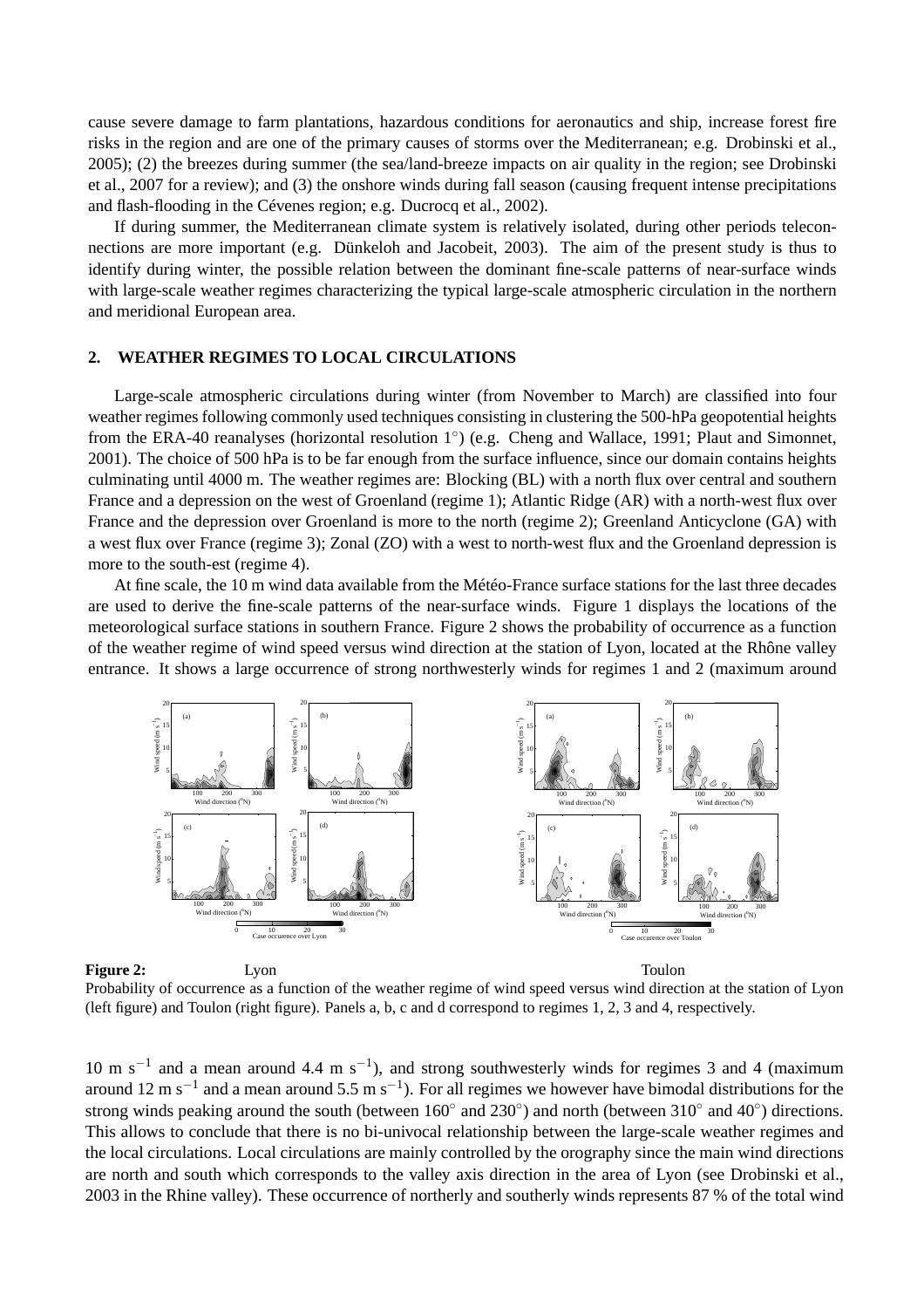observations at Lyon. Similar bimodal distributions are found at all the meteorological surface stations (see wind data at Toulon in Fig. 2).

### **3. CLUSTERING OF NEAR SURFACE WINDS**

To derive near-surface wind clusters, the probability of occurrence of wind speed versus wind direction at all stations, conditioned to the wind direction at Lyon (northerly or southerly wind) are computed (not shown). It is found that most stations in the Rhône valley (regions 1, 2 and 3) are correlated with each other so the near-surface wind at Lyon can be related to the near-surface wind at the other stations (in other words, the wind statistics become unimodal when the southerly or northerly wind sector is chosen at the station of Lyon). Conversely, the wind statistics derived at the stations located to the east of Marseille (from Toulon to Nice in region 4) remain bimodal. At Toulon, the bimodal distributions for the strong winds peak around the east (between  $40^\circ$  and  $180^\circ$ ) and west (between  $250^\circ$  and  $340^\circ$ ) directions. Finally, it is found that the near-surface wind pattern in southern France can be predicted in about 80 % of the cases by the surface wind measurements at Lyon and Toulon (or stations in the vicinity of Toulon). So four clusters representing about 80 % of all wintertime situations can be derived and are displayed in Fig. 3 which shows the fine-scale pattern of the mean wind for the following four clusters: northerly wind and easterly wind at Lyon and Toulon, respectively (cluster 1); northerly wind and westerly wind at Lyon and Toulon, respectively (cluster 2); southerly wind and easterly wind at Lyon and Toulon, respectively (cluster 3); and southerly wind and westerly wind at Lyon and Toulon, respectively (cluster 4).



**Figure 3:** Mean winds for northerly wind and easterly wind at Lyon and Toulon, respectively (cluster 1) (a); northerly wind and westerly wind at Lyon and Toulon, respectively (cluster 2) (b); southerly wind and easterly wind at Lyon and Toulon, respectively (cluster 3) (c); and southerly wind and westerly wind at Lyon and Toulon, respectively (cluster 4) (d).

For each of the near-surface wind clusters, the average 500-hPa geopotential height and mean sea level pressure are displayed in Fig. 4. It shows that clusters 1 and 2 are linked to large-scale circulations very similar to the BL and AR weather regimes, respectively. This is not very surprising since Fig. 2 shows that the occurrence of southerly wind in Lyon for these two weather regimes is very low compared to the occurrence of northerly wind. The relation between clusters 3 and 4 (i.e. southerly winds blowing at Lyon) with GA and ZO weather regimes is less neat and in agreement with the fact that the occurrence of northerly winds at Lyon for the GA and ZO weather regimes is not negligible.